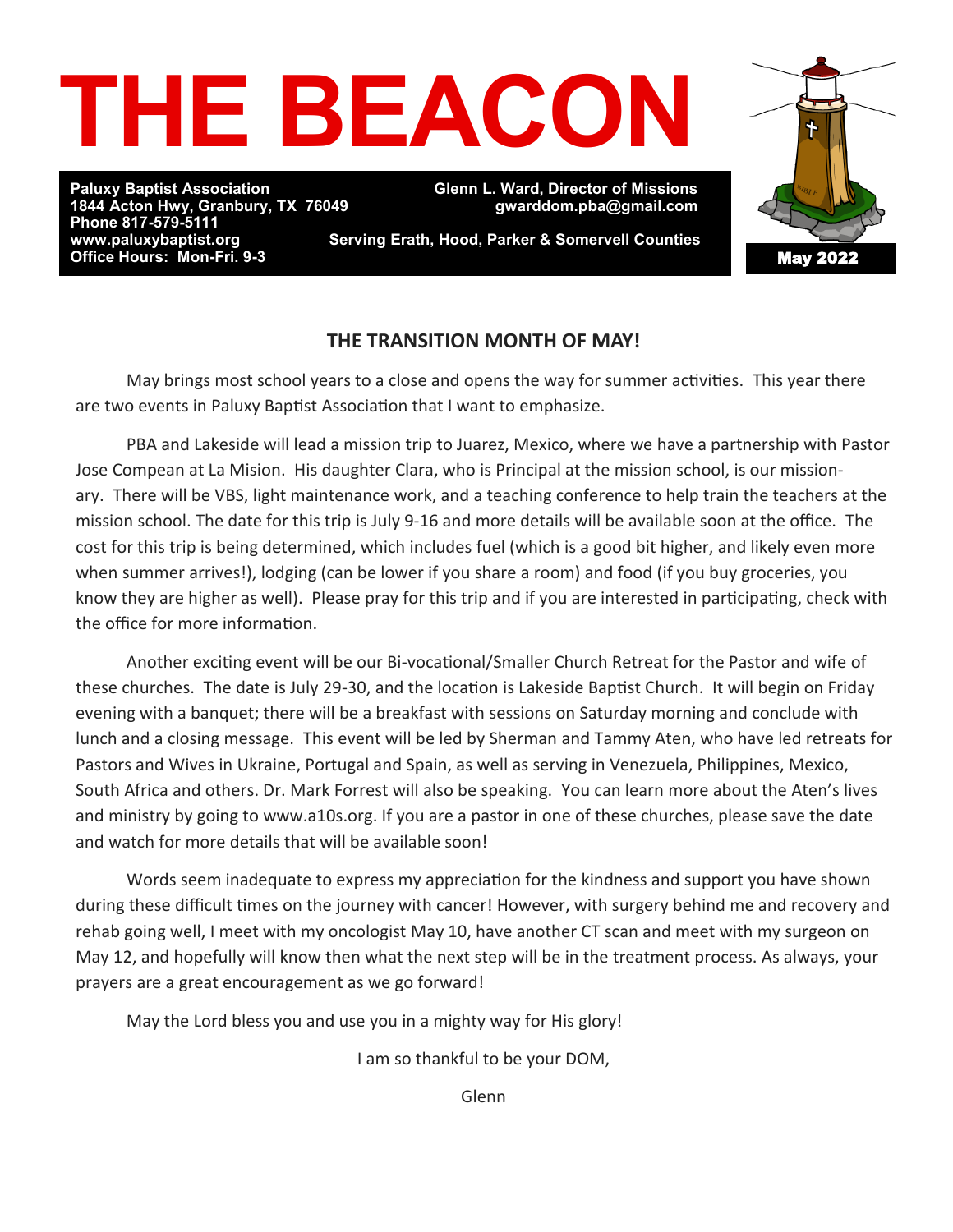### *EVENTS —*

#### **SAVE THE DATE — JULY 29-30 BI-VOCATIONAL PASTORS RETREAT, held at Lakeside Baptist Church.**

- **George's Creek Baptist**—May 15 will be their final service. The building and grounds are being donated to the George's Creek Cemetery Assoc.
- **Thorp Spring —**Tues.10:30am Ladies Bible Study "Understanding the End Time" by Dr Irvin Baxter.

### *UPCOMING VBS —*

- June 6-10 Fairview Baptist, 9am-Noon
- June 20-24 Paluxy Baptist, 6pm
- June 27-July 1 Lakeside Baptist, 9am-Noon





### *HELP NEEDED —*

#### **ALLISON—Pastor**

**BRAZOS RIVER - Pastor Ph. 817-776-4770**

**HAPPY TRAILS COWBOY Church—Bi-Vocational Youth Leader.** Ph. 254-897-1217

#### **WAPLES Baptist Church—Part-time Nursery Worker.**

Those interested are required to submit to a background check and child safety training. Inquire at 817-579-0509 or waplesbaptist church@gmail.com.

#### **TOLAR Baptist—Lead Nursery Worker**

Sunday mornings, Wed. nights and open to work as needed**.** Must be experienced working with children ages 0-4 yrs old and pass background check.. Phone 682-500-0475.

#### **SOUTHSIDE Baptist Church—IT-Media Director.**

Part - Time (12 Hours per week)

Duties: Worship Sound, Streaming, PowerPoint, On Screen Lyrics, and Website Administration. Experience: Excellent Computer Skills, Website Design, Sound Board, PowerPoint and Pro Presenter. Qualifications: Committed Christian, Creative, High Energy, (college degree preferred but not required), Teachable, Team Player, and Good Social Skills.

Stage One: Send Resume to Southside Baptist church (910 Paluxy Rd. Granbury Tx 76048)

Stage Two: The In Person Interviews Are Saturdays -Tuesdays if the Candidate Meets Minimum Qualifi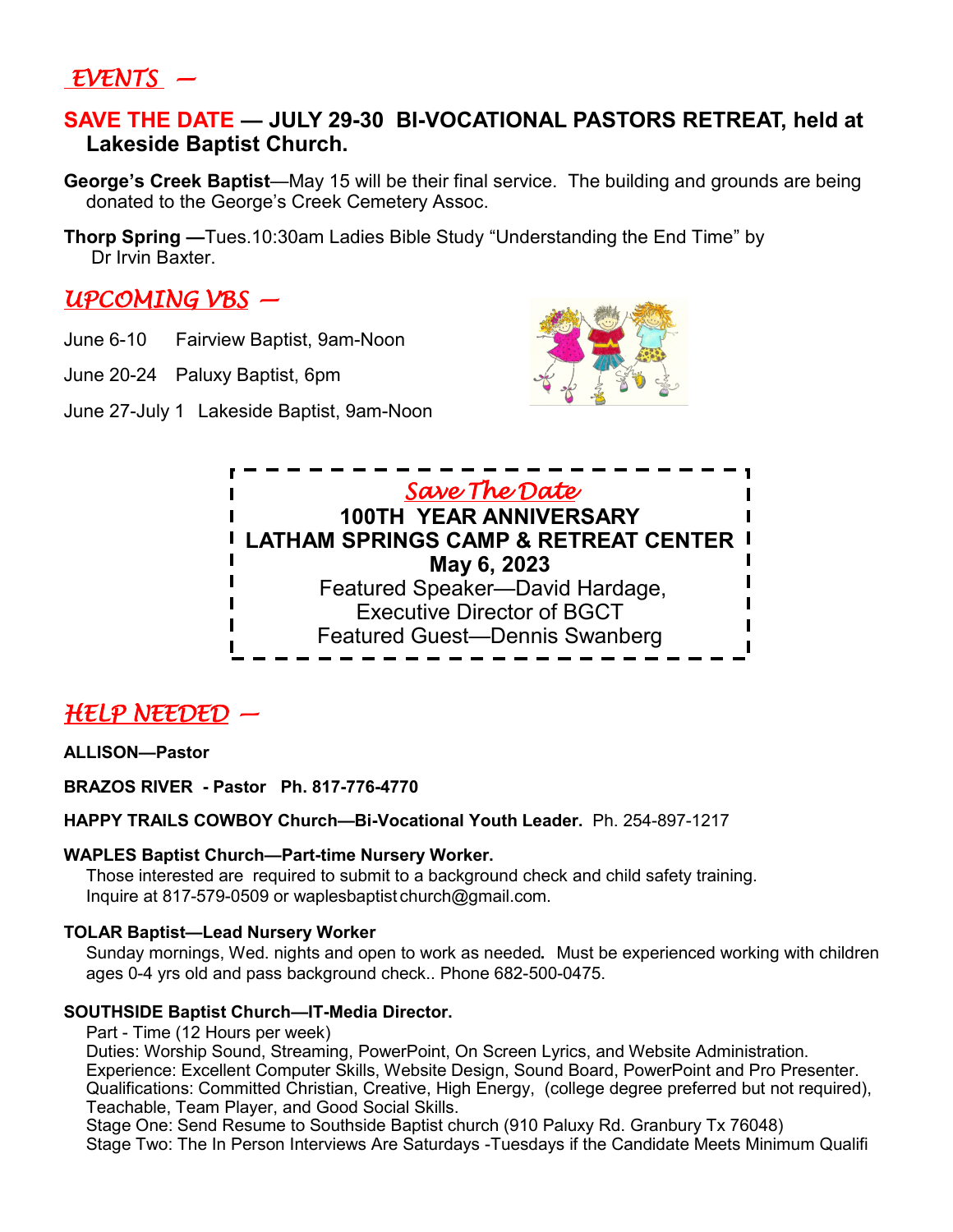# **PROCLAIMING THE SCRIPTURES OVER HOOD COUNTY**



# 2022 Bible Reading Marathon

As you know, the Bible Reading Marathon, which culminates in the National Day of Prayer, is almost upon us. This year, the Marathon begins on Friday, April 29 and ends on Thursday, May 5. We'd like to invite you to join us again this year to read God's Word over Hood County. The times for the readings are:

Friday, April 29 through Wednesday May 4: 7:00 a.m. to 9:00 p.m.

Thursday, May 5: 7:00 a.m. to Noonay, May 5: 7:00 a.m. to Noon

[http://granburyministries.org/index.php/bible](http://granburyministries.org/index.php/bible-reading-marathon/)-reading-marathon/



May 7th at 10am

Located at:

600 W. Pearl St.

The citywide prayer walk will begin on Pearl St. making a loop around the Historic Square ending at W Pearl St. We will then meet at 11 am at the Granbury High School for corporate worship and prayer.

# *NATIONAL DAY OF PRAYER — May 5th*



Would YOU like to volunteer for the Hope Now Crusade?

Go to https://hopenowevent.com and click on "Get Involved."